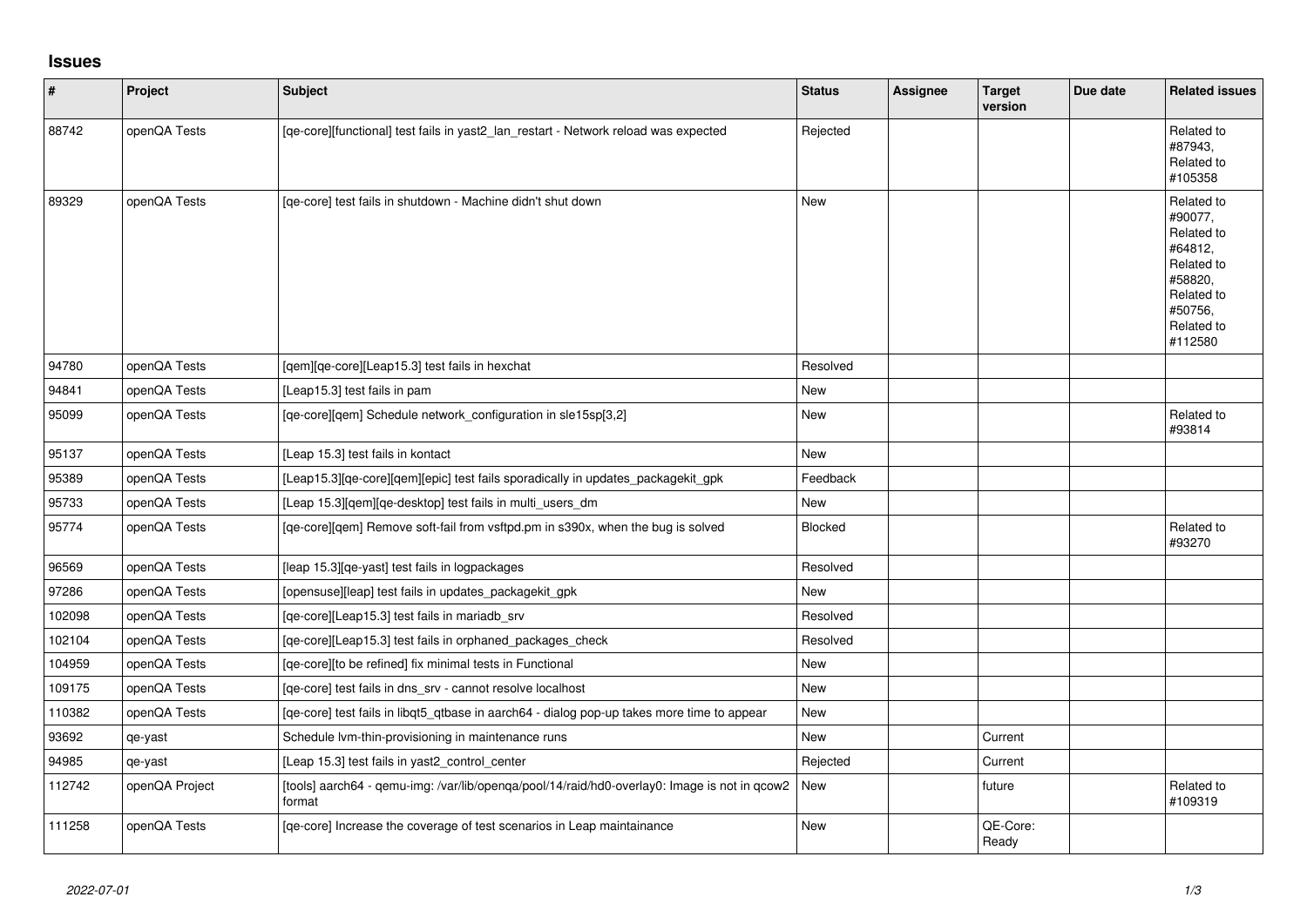| #      | Project               | <b>Subject</b>                                                                                                                   | <b>Status</b> | <b>Assignee</b> | <b>Target</b><br>version | Due date   | <b>Related issues</b>                                                  |
|--------|-----------------------|----------------------------------------------------------------------------------------------------------------------------------|---------------|-----------------|--------------------------|------------|------------------------------------------------------------------------|
| 108076 | openQA Tests          | [qe-core][15-sp4] test fails in libqt5_qtbase - Development tools module is not enabled                                          | Resolved      | akumar          | QE-Core:<br>Ready        |            |                                                                        |
| 107233 | openQA Tests          | [leap 15.3][qe-core] test fails in ooffice                                                                                       | Resolved      | apappas         |                          |            |                                                                        |
| 88139  | openQA Tests          | [qe-core][functional] schedule ovs-server and ovs-client in the functional space                                                 | Resolved      | dheidler        |                          |            |                                                                        |
| 68788  | openQA Tests          | [qe-core][qem][maint][firefox]test fails in firefox                                                                              | Resolved      | dzedro          | QE-Core:<br>Ready        |            |                                                                        |
| 95530  | openQA Tests          | [Leap15.3][qem][opensuse][kde] test fails sporadically in dolphin                                                                | Resolved      | favogt          |                          |            |                                                                        |
| 97187  | openQA Tests          | [Leap 15.3][qe-core] test fails in sshd                                                                                          | Resolved      | geor            | QE-Core:<br>Ready        |            |                                                                        |
| 98307  | openQA Infrastructure | Many jobs in o3 fail with timeout_exceeded on openqaworker1 auto_review:"timeout: setup<br>exceeded MAX_SETUP_TIME":retry size:M | Resolved      | mkittler        | Ready                    |            | Related to<br>#96557,<br>Related to<br>#81828,<br>Related to<br>#97658 |
| 110656 | openQA Tests          | [qe-core] test fails in orphaned_packages_check - missing libpeas-loader-python                                                  | Resolved      | mloviska        | QE-Core:<br>Ready        |            | Related to<br>#111144                                                  |
| 112169 | openQA Tests          | [qe-core] test fails in zdup - ls: cannot access /dev/disk/by-label                                                              | Resolved      | mloviska        | QE-Core:<br>Ready        |            | Related to<br>#108692                                                  |
| 112739 | openQA Tests          | [qe-core] test fails in multipath - activation of multipath is expected                                                          | Resolved      | mloviska        | QE-Core:<br>Ready        |            |                                                                        |
| 112997 | openQA Tests          | [qe-core] test fails in groupwise - groupwise core dumps                                                                         | Resolved      | mloviska        | QE-Core:<br>Ready        |            |                                                                        |
| 101930 | qe-yast               | [leap15.3] test fails sporadically in await_install                                                                              | Closed        | oorlov          | Current                  |            |                                                                        |
| 109563 | openQA Tests          | [qe-core] Remove obsolete/irrelevant bugzilla issue                                                                              | Resolved      | punkioudi       | QE-Core:<br>Ready        | 2022-04-07 | Follows<br>#108695                                                     |
| 66799  | openQA Tests          | [qam] [docker] Extend docker test coverage in openqa                                                                             | Rejected      | punkioudi       |                          |            |                                                                        |
| 68447  | openQA Tests          | [qam][maint][docker][podman][sprint]test fails in podman                                                                         | Resolved      | punkioudi       |                          |            |                                                                        |
| 68660  | openQA Tests          | [gam][maint][yast2]test fails in yast2_storage_ng, yast2_keyboard, yast2_instserver                                              | Resolved      | punkioudi       |                          |            |                                                                        |
| 68899  | openQA Tests          | [qam][maint][tomcat]test fails in tomcat                                                                                         | Resolved      | punkioudi       |                          |            |                                                                        |
| 86072  | openQA Tests          | [qe-core][qem] Test openvswitch-ipsec and openvswitch-pki                                                                        | Resolved      | punkioudi       |                          |            |                                                                        |
| 70642  | openQA Tests          | test fails in apache                                                                                                             | Resolved      | punkioudi       |                          |            |                                                                        |
| 87739  | openQA Tests          | [ge-core][functional]test fails in zypper ar                                                                                     | Resolved      | punkioudi       |                          |            |                                                                        |
| 87766  | openQA Tests          | [qe-core][functional] test fails in java                                                                                         | Resolved      | punkioudi       |                          |            | Related to<br>#73240                                                   |
| 92842  | openQA Tests          | [qem][qe-core] yast2_keyboard is failing                                                                                         | Resolved      | punkioudi       |                          |            |                                                                        |
| 101587 | openQA Tests          | [Leap15.3][qe-core] - test fails in grub_test                                                                                    | Resolved      | punkioudi       |                          |            |                                                                        |